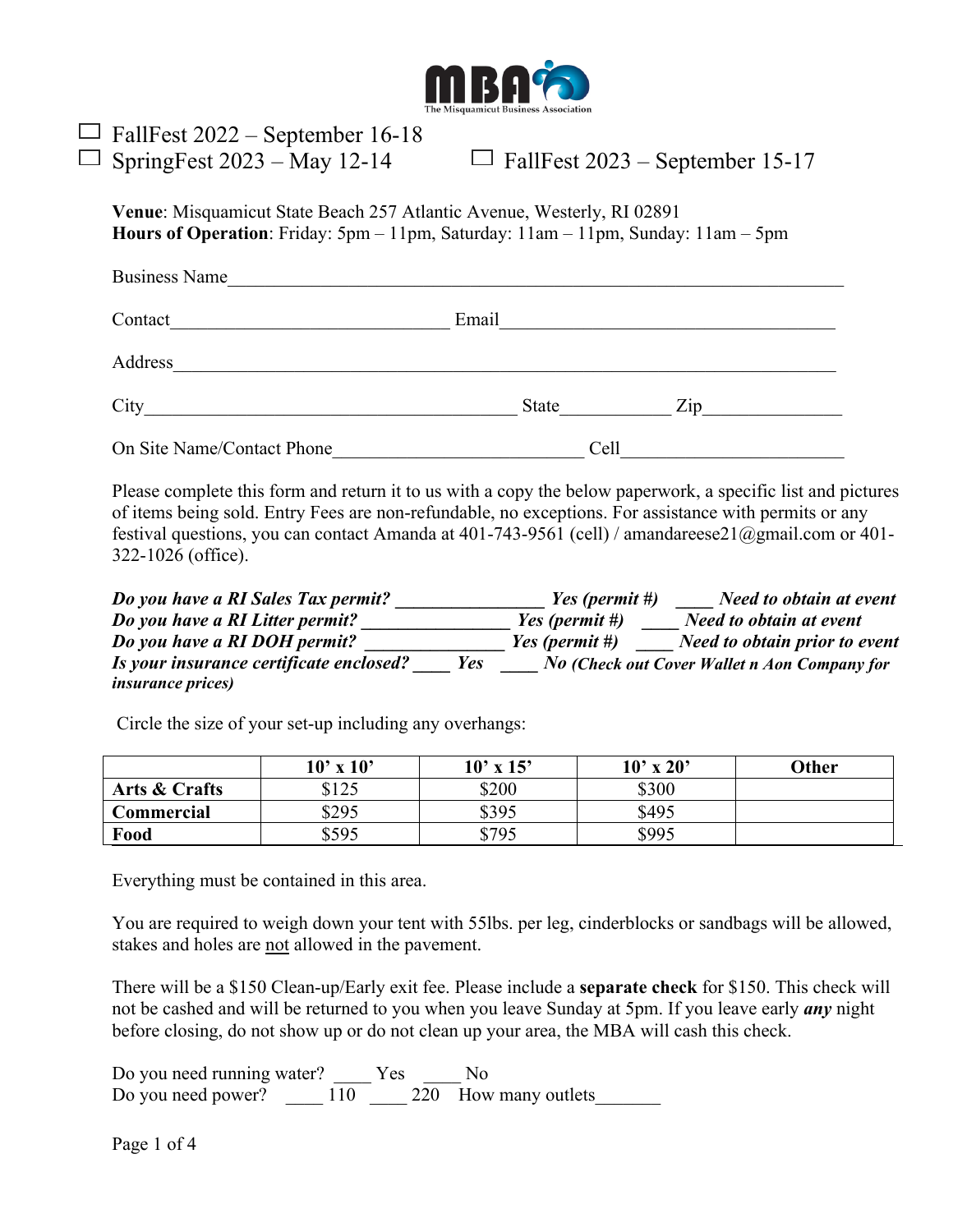

110 Power is included in the booth fee. If you require 220 power, there will be an additional charge of **\$125** for the weekend per unit. List what type of equipment you will need to plug in, including amps of each item. If you require more than 20 amps you are required to get 220 power. All 220 power we require that you send a picture of the plug at least 7 days in advance, or you will not be able to hook up. All trailers are required to have GFI outlets installed. There will be **NO POWER until noon on Friday**. The generator will be turned off 1 hour after the event is over on Sunday. If you come with bare wires or need an adapter from the power company, you must give the power company a \$75 deposit which will be returned when the adapter is returned.

**Arts/Crafts & Commercial Vendors:** Please send a list with a specific description of all items that you are requesting to sell, email general pictures of the items to amandareese21@gmail.com. If items are not listed the promoter has the right to tell you to remove from show. The MBA also holds the right to decide whether you are a craft vendor - all crafts need to be handmade.

**Food Vendors:** Please send a full list of all food being sold, if they are not listed the Department of Health & MBA reserves the right to not allow you to sell those items.

## **Application agreement to MBA event guidelines:**

I will be responsible for setting up and removing my exhibit, removing all trash, and using the dumpsters/recycling provided. I will remove my equipment and display no later than Monday by midnight. The Misquamicut Business Association reserves the right to decline acceptance of any application or ask any vendor to leave the festival if they have misrepresented information on this application

**Arts/Crafts & Commercial Vendors:** I am responsible for providing a RI Sales Tax Permit and insurance.

**Food Vendors:** I am responsible for providing a RI Department of Health Mobile Food Unit Permit, a RI permit to make sales, a RI Litter Control Permit and insurance. If you have a food truck a MFE is required, please visit the Department of Business Regulation for requirements: https://dbr.ri.gov/divisions/commlicensing/FoodTrucks.php

I acknowledge that the Health, Fire, Electrical and Building Inspectors will be on site, and I will have all permits and Food Safety procedures in place. All tents must be in accordance/tagged with NFPA701. Mobile Food units must have fire suppression system. All wiring must be in compliance with fire/electrical code. No exposed wires, no exceptions.

Setup time is Friday from 7:30am-3:00pm, if you do not arrive by 3pm you will NOT be allowed to drive on the fairgrounds. You will be responsible to transport your items by foot and there will be no refund for lost time.

I understand the Misquamicut Business Association, Town of Westerly, State of Rhode Island, or Department of Environmental Management shall have no liability whatsoever for any damage to any person, matter or thing resulting from storm, wind, fire, strikes, lockouts or other acts of God. I shall and